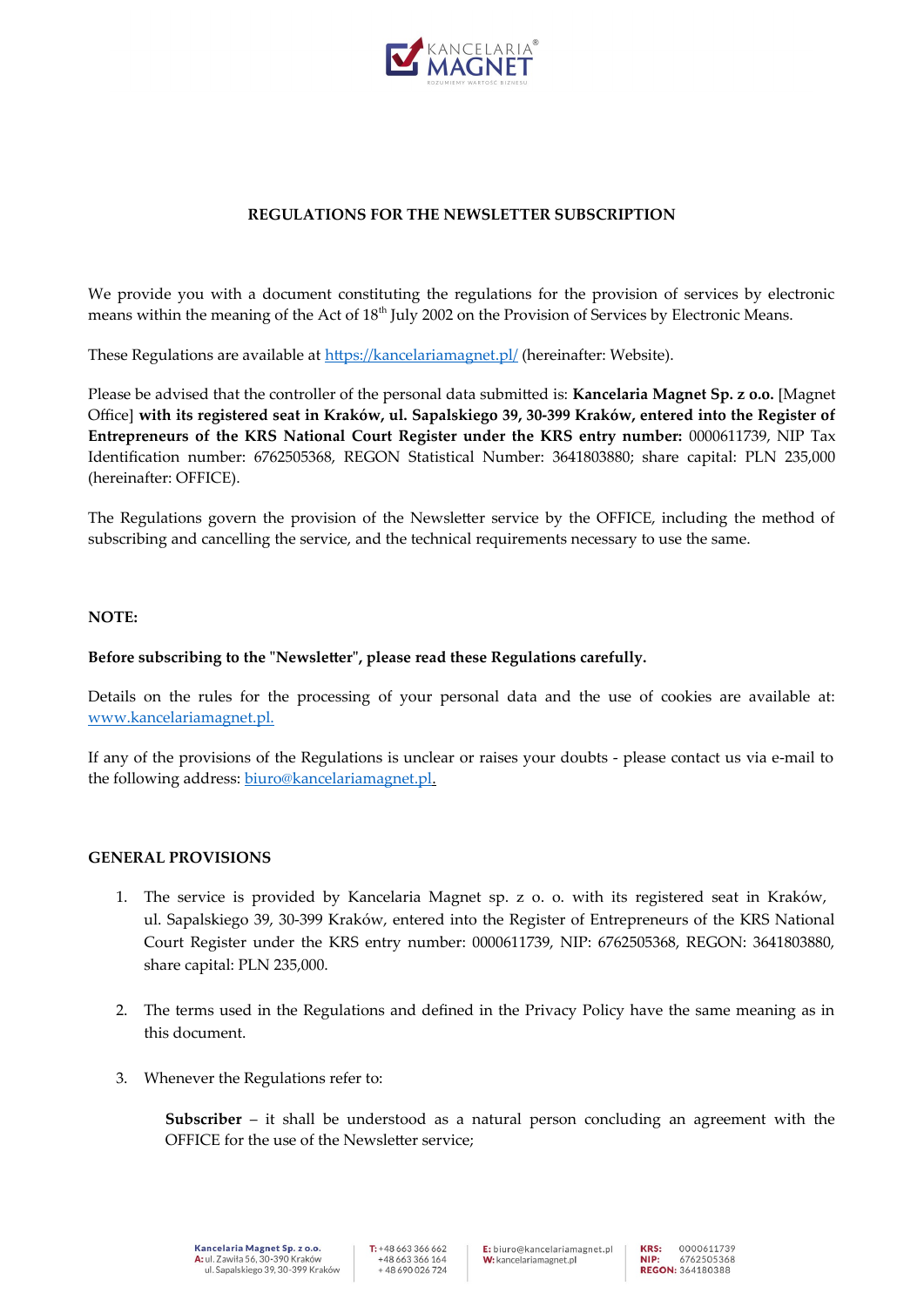

**Subscriber's Device** – it shall be understood as a computer or telecommunications device belonging to the Subscriber, mainly in the form of a smart phone, tablet or other mobile device with access to the Internet, intended to be connected directly or indirectly to network ends, i.e. telecommunications terminal equipment within the meaning of Art. 2 point 43 of the Telecommunications Law, through which the Newsletter or the Website is used;

**Newsletter** – it shall be understood as an electronic distribution service made available through the Website, ordered by the Subscriber and provided by the OFFICE via e-mail, which enables interested persons to automatically receive periodic content of subsequent editions of the Newsletter containing information about the offer of the OFFICE, current events, services and information on the latest changes in law and jurisprudence of importance to the OFFICE service users - provided on the terms described therein.

4. If any provisions of the Regulations are inconsistent with the provisions of law regulating the rights of consumers, they shall not be applied, unless it is possible to interpret the same in accordance with the law.

# **TECHNICAL REQUIREMENTS**

providers;

- 1. The condition for using the Newsletter is: a. the Subscriber's access to the device (Subscriber's Device) with Internet access; b. access to operational and correctly configured e-mail; c. current version of the web browser used;
- 2. The use of the Newsletter requires the Subscriber to use the data transmission service provided by a third party, available via the mobile telephone network or via the Wifi link. Therefore, it is worth noting that:

a) The OFFICE is not a provider of data transmission services, as well as telecommunications services, which are provided by publicly available telecommunications service providers; b) Any connection costs and costs of using the Website, including the Newsletter, related to data transfer via the Internet shall be borne by the person using such data transfer on the basis of separate agreements concluded with telecommunications operators or other Internet access

c) The Office is not responsible for the amount of fees charged for the use of data transmission when using the Website and the Newsletter, and recommends monitoring data transfer with the Subscriber's Device.

- 3. The Office shall not be liable for technical problems or technical limitations arising in connection with the properties or technical condition of the Subscriber's Device and in relation to the telecommunications infrastructure used.
- 4. For legal or technical reasons and taking into account the applicable regulations, in particular the protection of consumer rights, the Office reserves the right to:

a. cease the functioning of the Website or the provision of the Newsletter service; b. suspend the functioning of the Website or the provision of the Newsletter service;

- if possible, after prior posting an appropriate notice on the Website.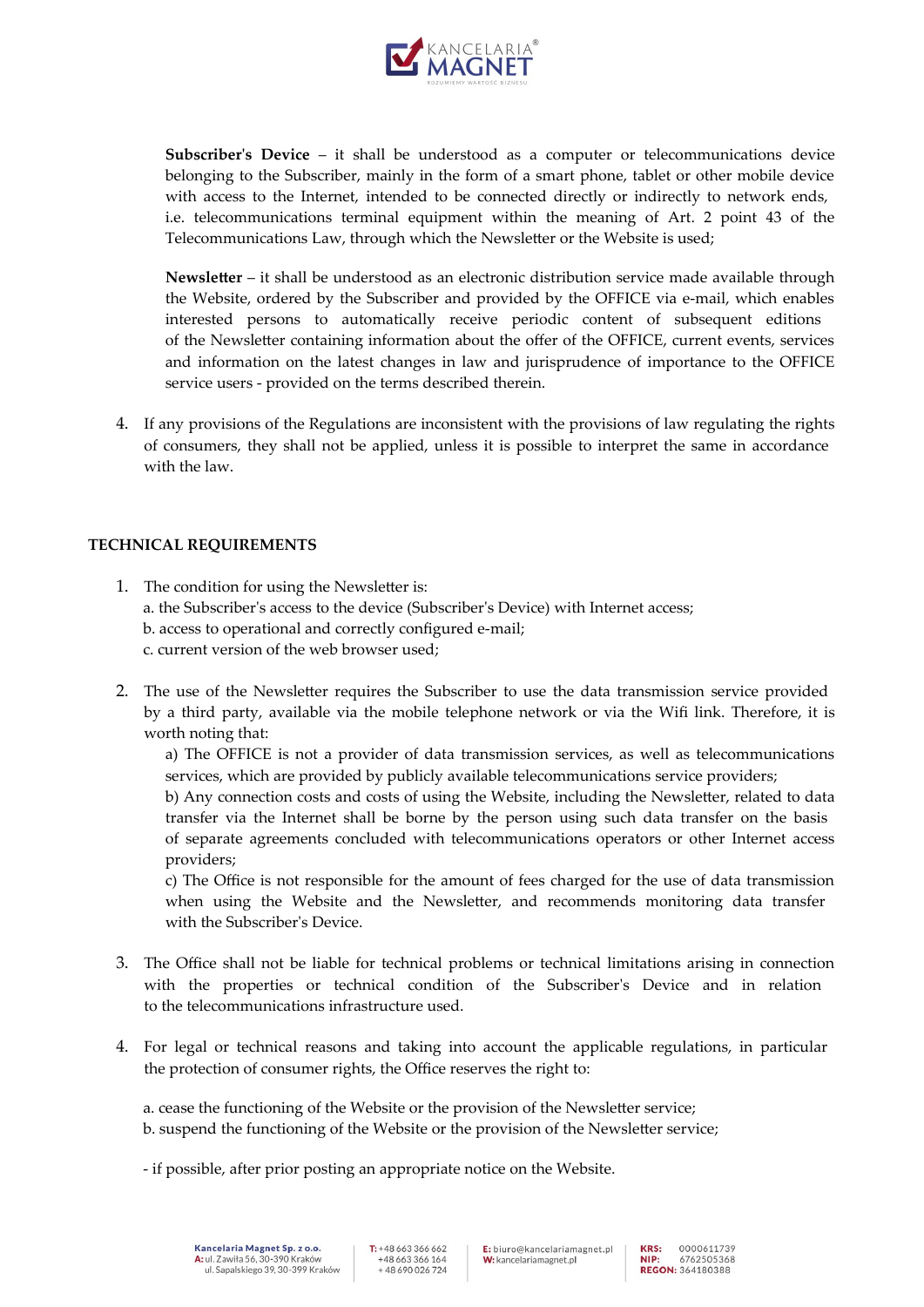

### **SUBSCRIPTION**

- 1. The Newsletter distribution service is provided free of charge and for an indefinite period from the moment of subscription until the Subscriber's resignation or termination or cessation thereof by the OFFICE.
- 2. To use the Newsletter Service, the Subscriber should:

a) order the Newsletter Service via the Newsletter form made available via the Website, i.e. enter the e-mail address to which the content of subsequent editions of the Newsletter is to be sent and click on the "Send" button;

b) provide a real e-mail address belonging to the Subscriber - it is not allowed to use e-mail addresses that do not belong to the subscribers.

c) confirm that they have read and accepted the content of the Privacy Policy and the Newsletter Regulations;

- 3. Subscription to the Newsletter service is activated when the Subscriber confirms the willingness to subscribe by clicking on the activation link included in the e-mail from the OFFICE to the e-mail address provided by the Service User.
- 4. By subscribing, you express your will to receive commercial information from the OFFICE, within the meaning of the Act of  $18<sup>th</sup>$  July 2002 on the Provision of Services by Electronic Means to the indicated e-mail address. This allows the OFFICE to use telecommunications end devices on which you use the Newsletter for direct marketing purposes in accordance with Art. 172 of the Act of  $16<sup>th</sup>$ July 2004, Telecommunications Law.
- 5. The use of the Newsletter service depends on the fulfilment of the technical conditions specified in the Regulations, including having an active e-mail address by the Subscriber.
- 6. The Subscriber may at any time, without giving a reason and without incurring any costs (except for possible costs related to the operation of the Subscriber's Device, including data transmission), change the previously indicated e-mail address to which the Newsletter is sent or resign from the Newsletter service. Removal of the Subscriber's data from the Newsletter address database takes place immediately and is signalled with a message confirming the operation.
- 7. As part of using the Newsletter service, the Subscriber is forbidden to provide and transmit illegal content.

# **NOTICE OF TERMINATION**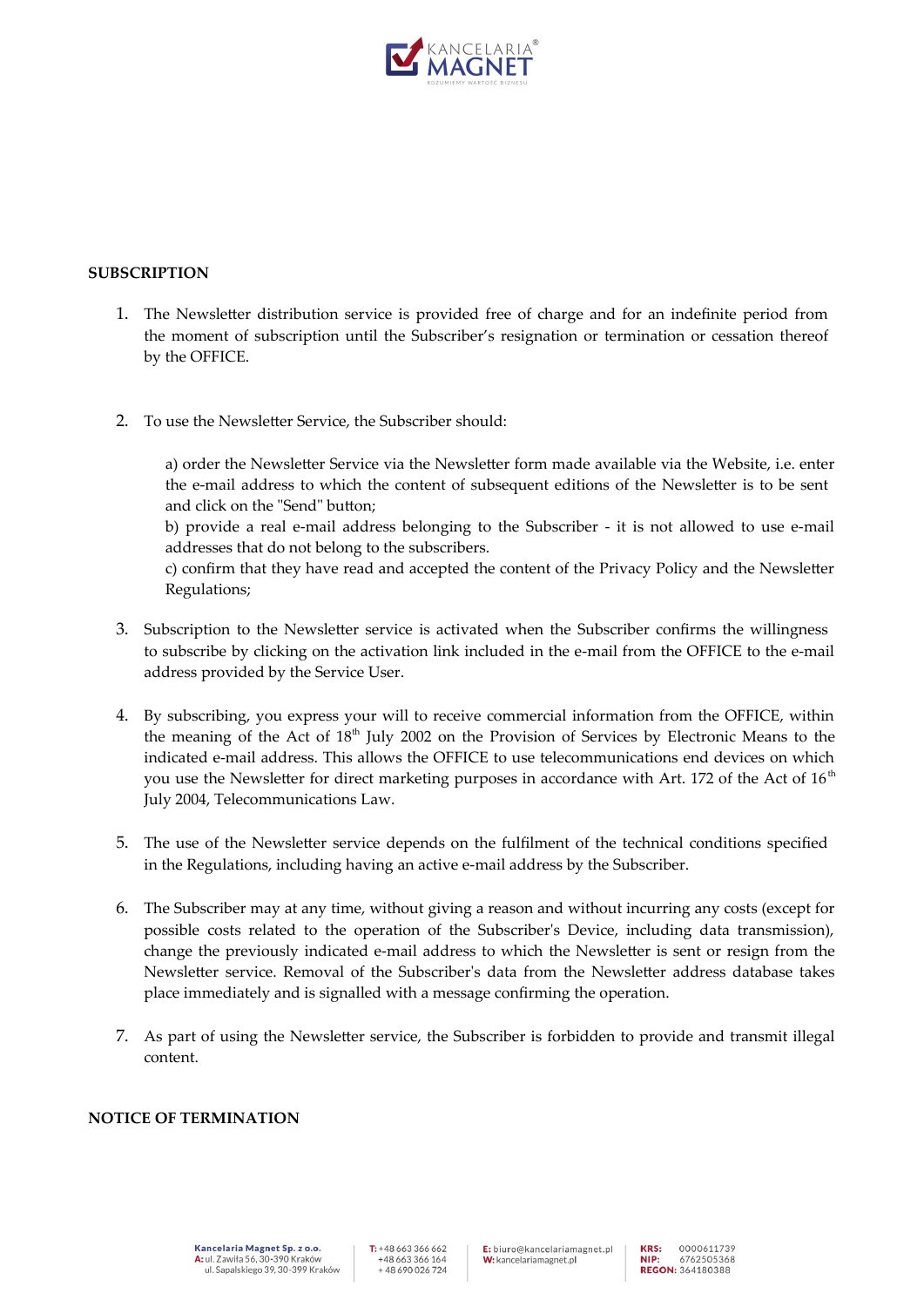

1. The Company may at any time terminate the agreement for the distribution of the Newsletter with one month's notice for the following important reasons:

a) amendments of law regulating the provision of services by electronic means affecting the mutual rights and obligations specified in the agreement or amendment to the interpretation of the above law as a result of court judgments, decisions, guidelines or recommendations of competent offices or authorities;

b) change in the manner of providing services caused solely by technical or technological reasons (in particular, updating the technical requirements indicated in the Regulations);

c) change in the scope or provision of services to which the Regulations apply, by introducing new ones, modifying or withdrawing by the Company the existing functionalities or services covered by the Regulations.

- 2. The OFFICE shall send its declaration in the scope specified in section 1 to the e-mail address provided by the Subscriber when subscribing to the Newsletter service.
- 3. The OFFICE may terminate the Subscriber's Agreement for the distribution of the Newsletter without notice if the Subscriber uses the content of the Newsletter in a manner inconsistent with the provisions of applicable law and violating the rights of third parties or the provisions of the Regulations.

The OFFICE is obligated to inform in advance the Subscriber about the cause and date of termination of the service distribution.

# **DATA TRANSMISSION AND CYBER-SECURITY**

1. As a rule, the use of services provided by electronic means (regardless of the steps taken and taking into account the nature of these services), may involve the risk of, among others:

a) the Subscriber receiving spam, i.e. unsolicited advertising (commercial) information provided electronically;

- b) the Subscriber being affected with malware or sniffer;
- c) the Subscriber's Device being infected with computer viruses.
- 2. By accepting the Regulations, the Subscriber declares that they are aware of the risks posed by the use of services provided by electronic means, and nevertheless decides to use the services provided in this way.
- 3. The OFFICE informs that there are no anti-virus systems that are 100% effective in detecting computer viruses, and therefore to increase security. The OFFICE recommends Subscribers to use up-to-date anti-virus software on each device through which their e-mail services are operated and through which you use the Website.

# **COMPLAINTS**

- 1. The OFFICE considers complaints regarding the functioning of the Newsletter within 30 calendar days from the date of their receipt and informs immediately (together with the justification):
	- a. whether it accepts the complaint;
	- b. how it intends to consider the complaint;
	- c. that there are no grounds for accepting the complaint.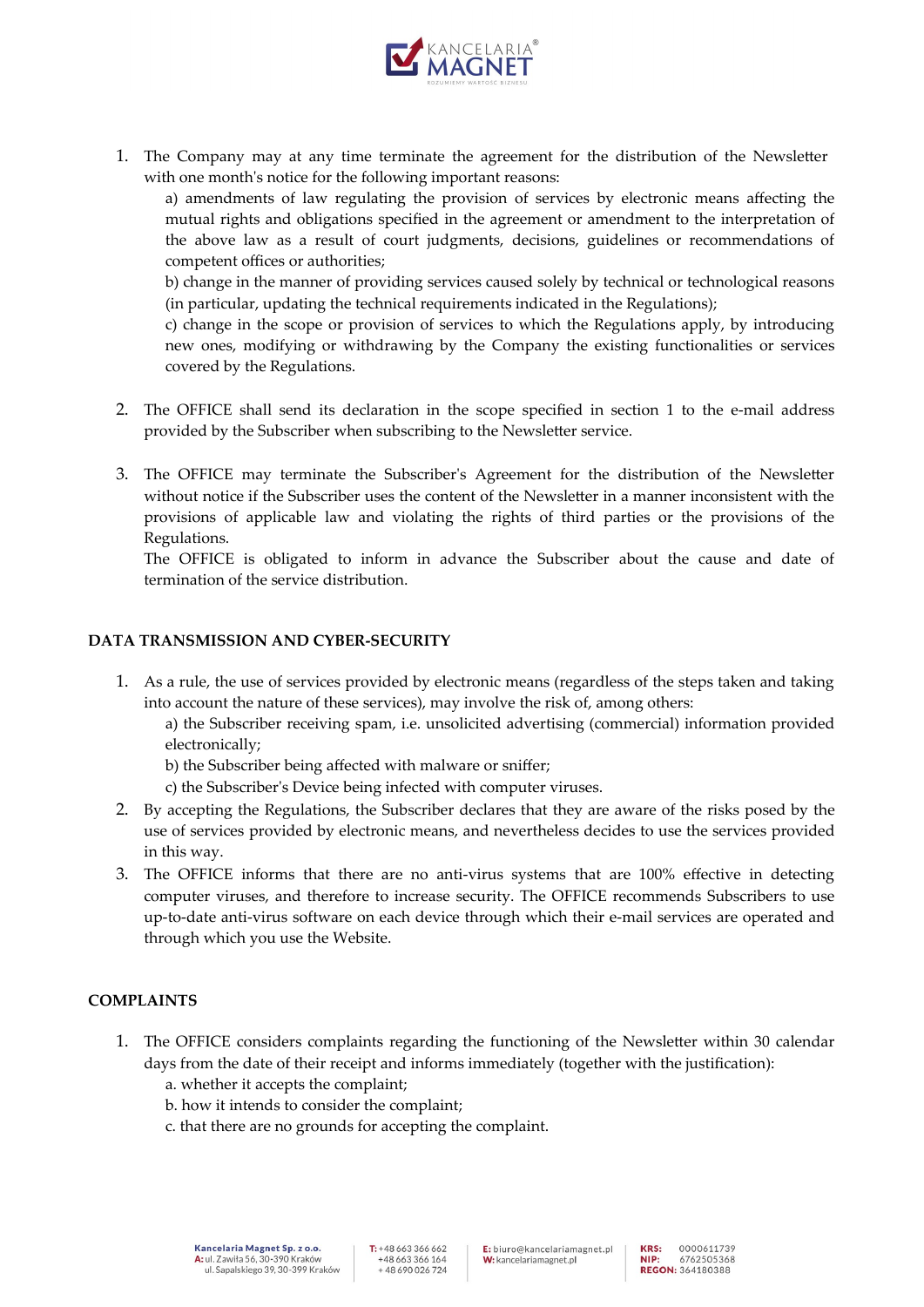

- 2. The OFFICE makes every effort to ensure the correct and uninterrupted operation of the Newsletter and the continuity of the ordered service provision.
- 3. Complaints related to the functioning of the Website and the Newsletter service may be submitted by the Subscriber via e-mail to the following address: [biuro@kancelariamagnet.pl](mailto:biuro@kancelariamagnet.pl).

### **PERSONAL DATA**

- 1. An integral part of the Regulations is the Privacy Policy, which you can access via the "Privacy Policy" tab available at www.kancelariamagnet.pl.
- 2. The OFFICE informs that the personal data of Subscribers will be processed only for the purpose and on the terms specified in the Privacy Policy.

# **PROTECTION OF INTELLECTUAL PROPERTY RIGHTS**

- 1. The Subscriber is entitled to use the Website and the Newsletter only for personal purposes.
- 2. The OFFICE has all intellectual property rights to the Website and the Newsletter (all content contained therein), both in whole and to individual elements, therefore the use of said works in a manner or for purposes inconsistent with the Regulations or the provisions of applicable law is prohibited and gives rise to liability towards the OFFICE.
- 3. Any photos, videos and descriptions posted on the Website or in the Newsletter may not be used for any purpose without the prior consent of the OFFICE expressed in writing, unless the OFFICE does not have the exclusive right to use the same.
- 4. The computer program (including the source code) on which the operation of the Website and its interface are based (graphic and functional layer seen on the Subscriber's Device), as well as all graphic, multimedia and creative functional elements of the Website and Newsletter are subject to copyright protection.
- 5. New versions, modifications, updates, adaptations and other changes of the above-mentioned works are also subject to copyright protection.

# **OUT-OF-COURT PROCEDURES FOR DEALING WITH COMPLAINTS AND PURSUING CLAIMS**

- 1. The Subscriber, unless the law provides otherwise, has the right to use out-of-court procedures for dealing with complaints and pursuing claims. These include: a) Mediation - conducted by voivodship inspectorates of the Trade Inspection (WIIH) and their branch offices;
	- b) Permanent consumer arbitration courts operating at WIIH;
	- c) Municipal (poviat) consumer ombudsmen (<https://www.uokik.gov.pl/pomoc.php>);